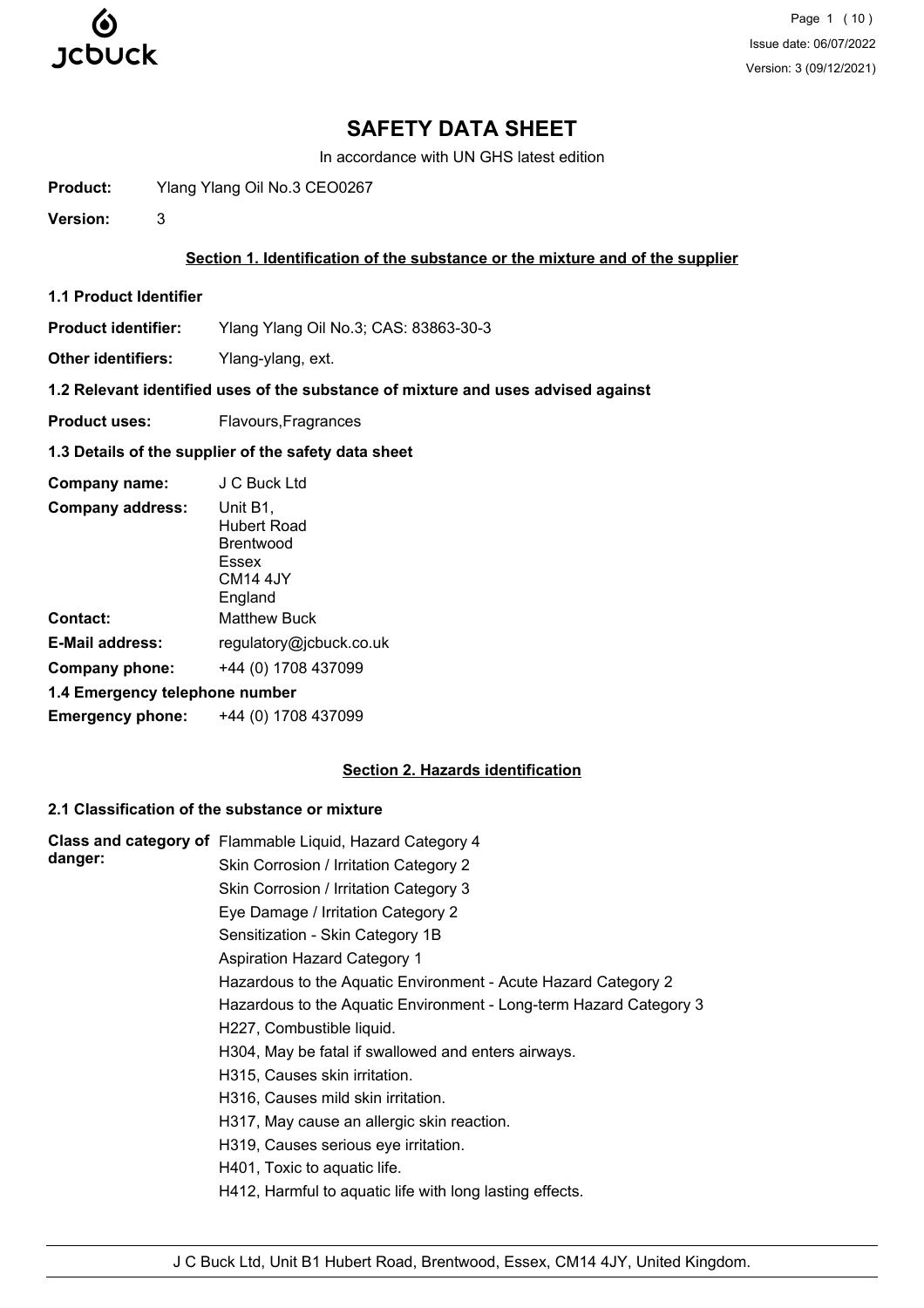

Page 2 (10) Issue date: 06/07/2022 Version: 3 (09/12/2021)

# **SAFETY DATA SHEET**

In accordance with UN GHS latest edition

| <b>Product:</b> | Ylang Ylang Oil No.3 CEO0267 |  |
|-----------------|------------------------------|--|
|                 |                              |  |

**Version:** 3

**2.2 Label elements**

**Signal word:** Danger

H227, Combustible liquid. **Hazard statements:**

- H304, May be fatal if swallowed and enters airways.
	- H315, Causes skin irritation.
	- H316, Causes mild skin irritation.
	- H317, May cause an allergic skin reaction.
	- H319, Causes serious eye irritation.
	- H401, Toxic to aquatic life.
	- H412, Harmful to aquatic life with long lasting effects.

**M factor:** None

**Precautionary statements:**

- P210, Keep away from heat, sparks, open flames and hot surfaces. No smoking.
	- P261, Avoid breathing vapour or dust.
		- P264, Wash hands and other contacted skin thoroughly after handling.
			- P272, Contaminated work clothing should not be allowed out of the workplace.
		- P273, Avoid release to the environment.
		- P280, Wear protective gloves/eye protection/face protection.
		- P301/310, IF SWALLOWED: Immediately call a POISON CENTER or doctor/physician.
		- P302/352, IF ON SKIN: Wash with plenty of soap and water.
		- P305/351/338, IF IN EYES: Rinse cautiously with water for several minutes. Remove contact lenses, if present and easy to do. Continue rinsing.
		- P331, Do not induce vomiting.
		- P333/313, If skin irritation or rash occurs: Get medical advice/attention.
		- P337/313, If eye irritation persists: Get medical advice/attention.
		- P362, Take off contaminated clothing and wash before reuse.
		- P370/378, In case of fire: Use carbon dioxide, dry chemical, foam for extinction.
		- P403/235, Store in a well-ventilated place. Keep cool.
		- P405, Store locked up.
		- P501, Dispose of contents/container to approved disposal site, in accordance with local regulations.



**Pictograms:**

**2.3 Other hazards Other hazards:** None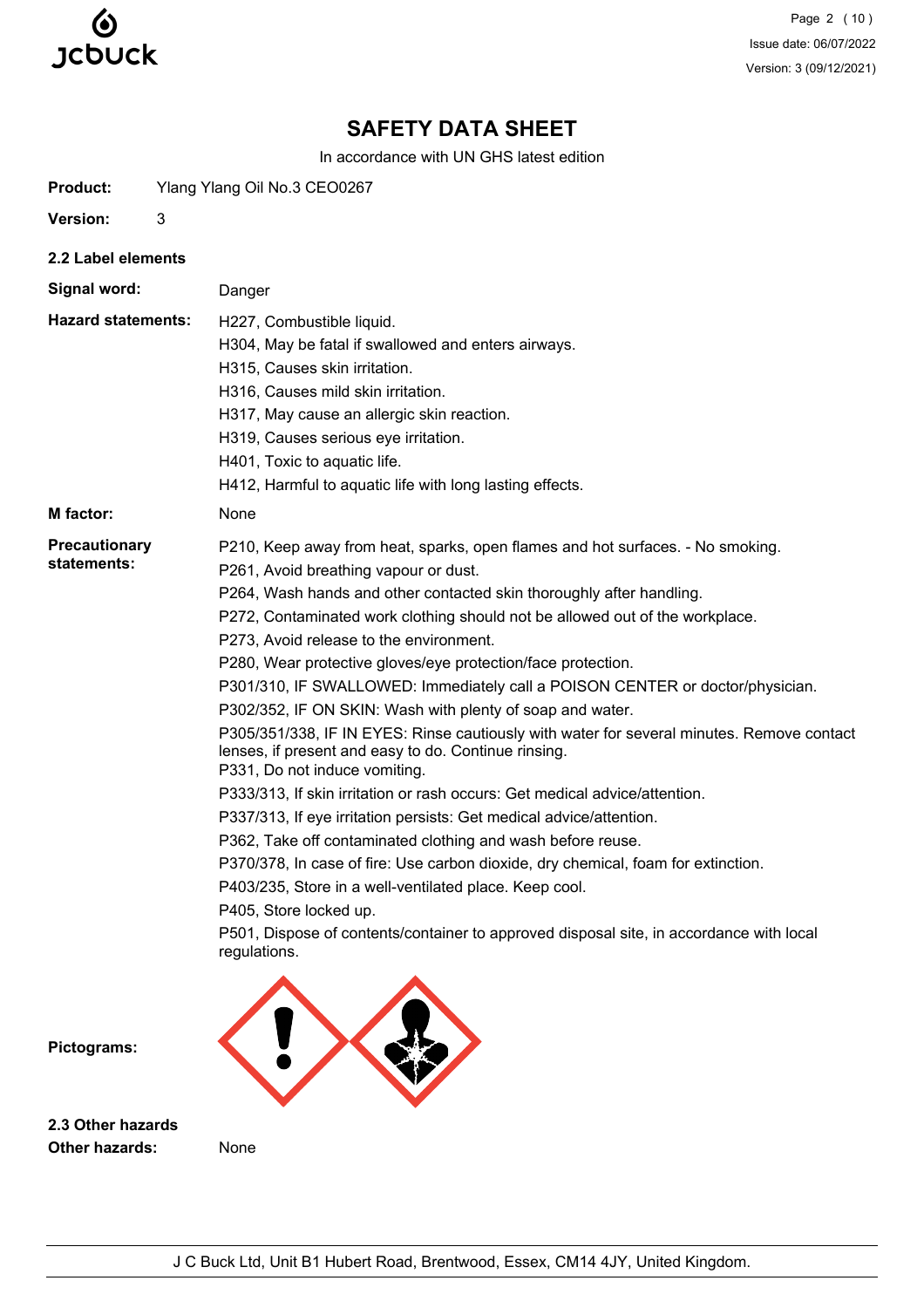

Page 3 (10) Issue date: 06/07/2022 Version: 3 (09/12/2021)

## **SAFETY DATA SHEET**

In accordance with UN GHS latest edition

**Product:** Ylang Ylang Oil No.3 CEO0267

**Version:** 3

## **Section 3. Composition / information on ingredients**

#### **3.1 Substances**

**Product identifier:** Ylang Ylang Oil No.3; CAS: 83863-30-3

## **Contains:**

| <b>Name</b>        | CAS       | <b>Max</b> | <b>GHS Classification</b>                                                                                                                                  |  |
|--------------------|-----------|------------|------------------------------------------------------------------------------------------------------------------------------------------------------------|--|
| beta-Caryophyllene | 187-44-5  | 20.00%     | Skin Sens. 1B-Asp. Tox 1-Aquatic Chronic 4; H304-<br>H317-H413                                                                                             |  |
| Benzyl benzoate    | 120-51-4  | 10.00%     | Acute Tox. 4-Acute Tox. 5-Aquatic Acute 1-Aquatic<br>Chronic 2;H302-H313-H400-H411                                                                         |  |
| Geranyl acetate    | 105-87-3  | 10.00%     | Skin Irrit. 2-Skin Sens. 1B-Aquatic Acute 2-Aquatic<br>Chronic 3;H315-H317-H401-H412                                                                       |  |
| Linalool           | 78-70-6   | 5.00%      | Flam. Liq. 4-Acute Tox. 5-Skin Irrit. 2-Eye Irrit. 2A-Skin<br>Sens. 1B-Aquatic Acute 3; H227-H303-H315-H317-<br>H319-H402                                  |  |
| Benzyl salicylate  | 118-58-1  | 5.00%      | Acute Tox. 5-Eye Irrit. 2B-Skin Sens. 1B-Aquatic Acute<br>2-Aquatic Chronic 3;H303-H317-H320-H401-H412                                                     |  |
| Farnesol           | 4602-84-0 | 3.00%      | Skin Irrit. 2-Eye Irrit. 2A-Skin Sens. 1B;H315-H317-<br>H319                                                                                               |  |
| Isoeugenol         | 97-54-1   | 1.00%      | Acute Tox. 4-Acute Tox. 4-Acute Tox. 4-Skin Irrit. 2-Eye<br>Irrit. 2A-Skin Sens. 1A-STOT SE 3-Aquatic Acute 2;<br>lH302-H312-H315-H317-H319-H332-H335-H401 |  |
| alpha-Pinene       | 80-56-8   | 1.00%      | Flam. Liq. 3-Acute Tox. 4-Skin Irrit. 2-Skin Sens. 1B-<br>Asp. Tox 1-Aquatic Acute 1-Aquatic Chronic 1;H226-<br>H302-H304-H315-H317-H410                   |  |
| Benzyl acetate     | 140-11-4  | 1.00%      | Acute Tox. 5-Aquatic Acute 2-Aquatic Chronic 3;H303-<br>H401-H412                                                                                          |  |
| Eugenol            | 97-53-0   | 1.00%      | Acute Tox. 5-Skin Irrit. 3-Eye Irrit. 2A-Skin Sens. 1B-<br>Aquatic Acute 2; H303-H316-H317-H319-H401                                                       |  |
| Geraniol           | 106-24-1  | 1.00%      | Acute Tox. 5-Skin Irrit. 2-Eye Dam. 1-Skin Sens. 1-<br>Aquatic Acute 3: H303-H315-H317-H318-H402                                                           |  |

## **Section 4. First-aid measures**

#### **4.1 Description of first aid measures**

**Inhalation:** Remove from exposure site to fresh air, keep at rest, and obtain medical attention.

- **Eye exposure:** IF IN EYES: Rinse cautiously with water for several minutes. Remove contact lenses, if present and easy to do. Continue rinsing.
- **Skin exposure:** IF ON SKIN: Wash with plenty of soap and water.

**Ingestion:** IF SWALLOWED: Immediately call a POISON CENTER or doctor/physician.

## **4.2 Most important symptoms and effects, both acute and delayed**

May be fatal if swallowed and enters airways.

Causes skin irritation.

Causes mild skin irritation.

May cause an allergic skin reaction.

Causes serious eye irritation.

#### **4.3 Indication of any immediate medical attention and special treatment needed**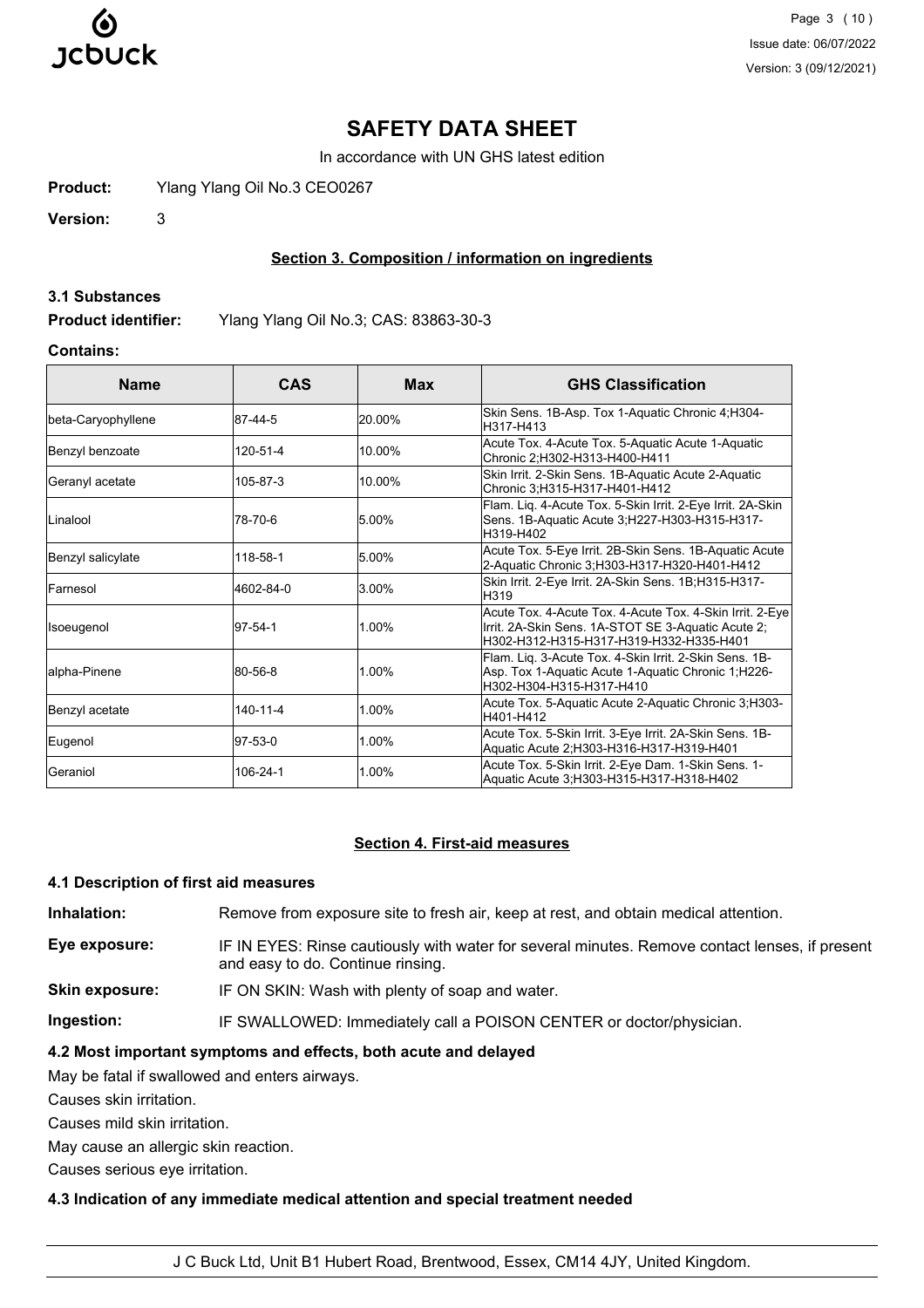

Page 4 (10) Issue date: 06/07/2022 Version: 3 (09/12/2021)

# **SAFETY DATA SHEET**

In accordance with UN GHS latest edition

**Product:** Ylang Ylang Oil No.3 CEO0267

**Version:** 3

None expected, see Section 4.1 for further information.

## **Section 5: Firefighting measures**

#### **5.1 Extinguishing media**

Suitable media: Carbon dioxide, Dry chemical, Foam.

#### **5.2 Special hazards arising from the substance or mixture**

In case of fire, may be liberated: Carbon monoxide, Unidentified organic compounds.

#### **5.3 Advice for fire fighters:**

In case of insufficient ventilation, wear suitable respiratory equipment.

#### **Section 6. Accidental release measures**

#### **6.1 Personal precautions, protective equipment and emergency procedures:**

Avoid inhalation. Avoid contact with skin and eyes. See protective measures under Section 7 and 8.

#### **6.2 Environmental precautions:**

Keep away from drains, surface and ground water, and soil.

## **6.3 Methods and material for containment and cleaning up:**

Remove ignition sources. Provide adequate ventilation. Avoid excessive inhalation of vapours. Contain spillage immediately by use of sand or inert powder. Dispose of according to local regulations.

## **6.4 Reference to other sections:**

Also refer to sections 8 and 13.

## **Section 7. Handling and storage**

## **7.1 Precautions for safe handling:**

Keep away from heat, sparks, open flames and hot surfaces. - No smoking. Use personal protective equipment as required. Use in accordance with good manufacturing and industrial hygiene practices. Use in areas with adequate ventilation Do not eat, drink or smoke when using this product.

## **7.2 Conditions for safe storage, including any incompatibilities:**

Store in a well-ventilated place. Keep container tightly closed. Keep cool. Ground/bond container and receiving equipment. Use explosion-proof electrical, ventilating and lighting equipment. Use only non-sparking tools. Take precautionary measures against static discharge.

## **7.3 Specific end use(s):**

Flavours,Fragrances: Use in accordance with good manufacturing and industrial hygiene practices.

## **Section 8. Exposure controls/personal protection**

**8.1 Control parameters**

**Workplace exposure limits:** Not Applicable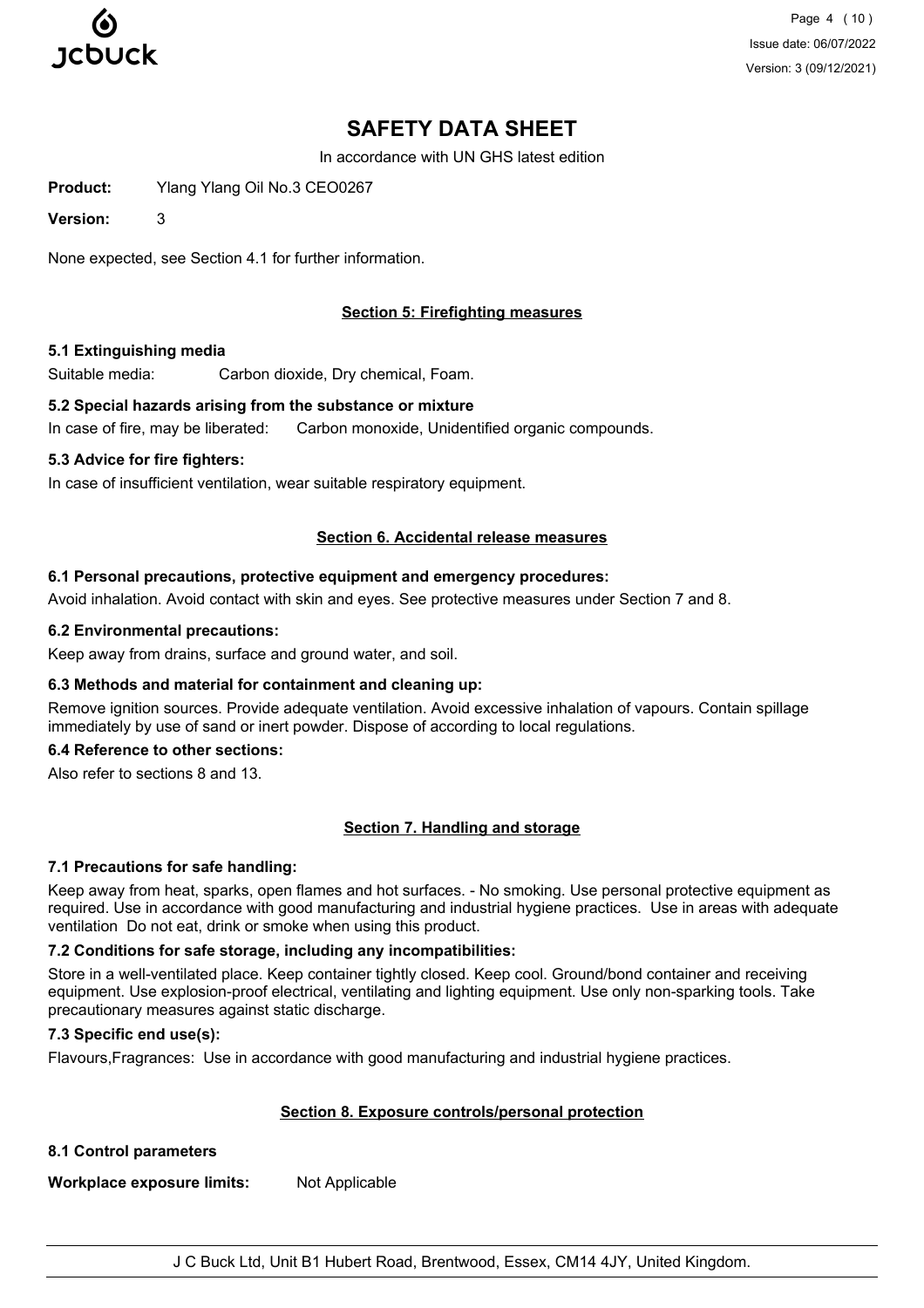

Page 5 (10) Issue date: 06/07/2022 Version: 3 (09/12/2021)

# **SAFETY DATA SHEET**

In accordance with UN GHS latest edition

**Product:** Ylang Ylang Oil No.3 CEO0267

**Version:** 3

#### **8.2 Exposure Controls**

#### **Eye / Skin Protection**

Wear protective gloves/eye protection/face protection

#### **Respiratory Protection**

Under normal conditions of use and where adequate ventilation is available to prevent build up of excessive vapour, this material should not require special engineering controls. However, in conditions of high or prolonged use, or high temperature or other conditions which increase exposure, the following engineering controls can be used to minimise exposure to personnel: a) Increase ventilation of the area with local exhaust ventilation. b) Personnel can use an approved, appropriately fitted respirator with organic vapour cartridge or canisters and particulate filters. c) Use closed systems for transferring and processing this material.

Also refer to Sections 2 and 7.

#### **Section 9. Physical and chemical properties**

#### **9.1 Information on basic physical and chemical properties**

| Appearance:                                   | Pale yellow to yellow liquid                 |
|-----------------------------------------------|----------------------------------------------|
| Odour:                                        | Sweet floral spicy                           |
| <b>Odour threshold:</b>                       | Not determined                               |
| pH:                                           | Not determined                               |
| Melting point / freezing point:               | Not determined                               |
| Initial boiling point / range:                | Not determined                               |
| Flash point:                                  | 87 °C                                        |
| <b>Evaporation rate:</b>                      | Not determined                               |
| Flammability (solid, gas):                    | Not determined                               |
| Upper/lower flammability or explosive limits: | Product does not present an explosion hazard |
| Vapour pressure:                              | Not determined                               |
| Vapour density:                               | Not determined                               |
| <b>Relative density:</b>                      | $0.9100 - 0.9350$                            |
| Solubility(ies):                              | Insoluble in water.                          |
| Partition coefficient: n-octanol/water:       | Not determined                               |
| Auto-ignition temperature:                    | Not determined                               |
| <b>Decomposition temperature:</b>             | Not determined                               |
| <b>Viscosity:</b>                             | Not determined                               |
| <b>Explosive properties:</b>                  | Not expected                                 |
| <b>Oxidising properties:</b>                  | Not expected                                 |
| 9.2 Other information:                        | None available                               |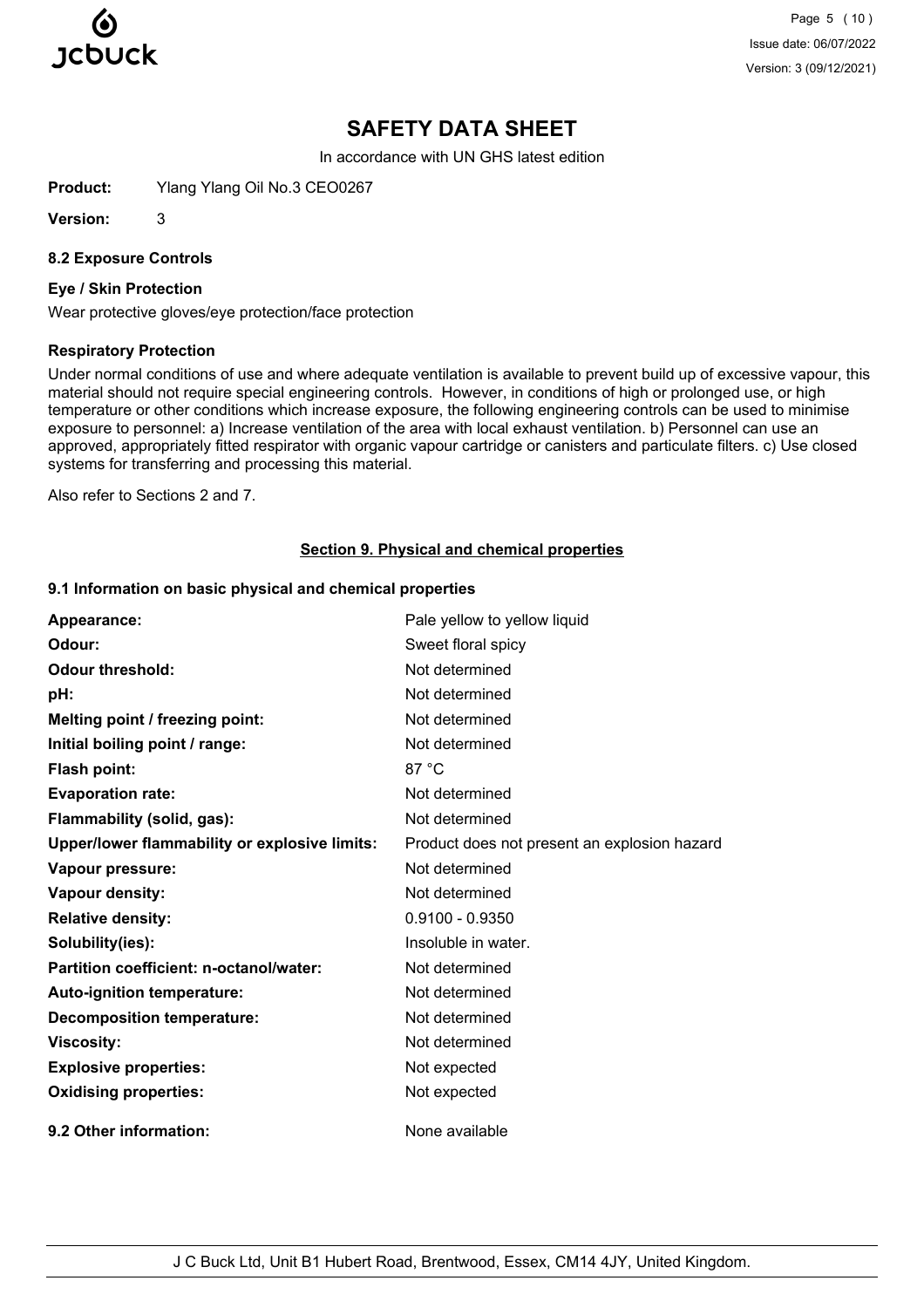

Page 6 (10) Issue date: 06/07/2022 Version: 3 (09/12/2021)

# **SAFETY DATA SHEET**

In accordance with UN GHS latest edition

**Product:** Ylang Ylang Oil No.3 CEO0267

**Version:** 3

## **Section 10. Stability and reactivity**

### **10.1 Reactivity:**

Presents no significant reactivity hazard, by itself or in contact with water.

## **10.2 Chemical stability:**

Good stability under normal storage conditions.

## **10.3 Possibility of hazardous reactions:**

Not expected under normal conditions of use.

**10.4 Conditions to avoid:** Avoid extreme heat.

**10.5 Incompatible materials:** Avoid contact with strong acids, alkalis or oxidising agents.

## **10.6 Hazardous decomposition products:**

Not expected.

## **Section 11. Toxicological information**

## **11.1 Information on toxicological effects Acute Toxicity: Acute Toxicity: Based on available data the classification criteria are not met.** Acute Toxicity Oral **2008** >5000 Acute Toxicity Dermal  $>5000$ Acute Toxicity Inhalation Not Available Skin Corrosion / Irritation Category 2 Skin Corrosion / Irritation Category 3 **Skin corrosion/irritation: Serious eye damage/irritation:** Eye Damage / Irritation Category 2 **Respiratory or skin sensitisation:** Sensitization - Skin Category 1B Germ cell mutagenicity: Based on available data the classification criteria are not met. **Carcinogenicity:** Based on available data the classification criteria are not met. **Reproductive toxicity:** Based on available data the classification criteria are not met. **STOT-single exposure:** Based on available data the classification criteria are not met. **STOT-repeated exposure:** Based on available data the classification criteria are not met. **Aspiration hazard:** Aspiration Hazard Category 1

## **Information about hazardous ingredients in the mixture**

| Component         | <b>CAS</b> | LD50/ATE Oral | LD50/ATE<br><b>Dermal</b>   | LC50/ATE<br><b>Inhalation</b> | <b>LC50 Route</b> |
|-------------------|------------|---------------|-----------------------------|-------------------------------|-------------------|
| Benzyl acetate    | 140-11-4   | 2490          | Not available               | Not available                 | Not available     |
| Benzyl benzoate   | 120-51-4   | 1500          | 4000                        | Not available                 | Not available     |
| Benzyl salicylate | 118-58-1   | 2200          | <i><b>Not available</b></i> | Not available                 | lNot available    |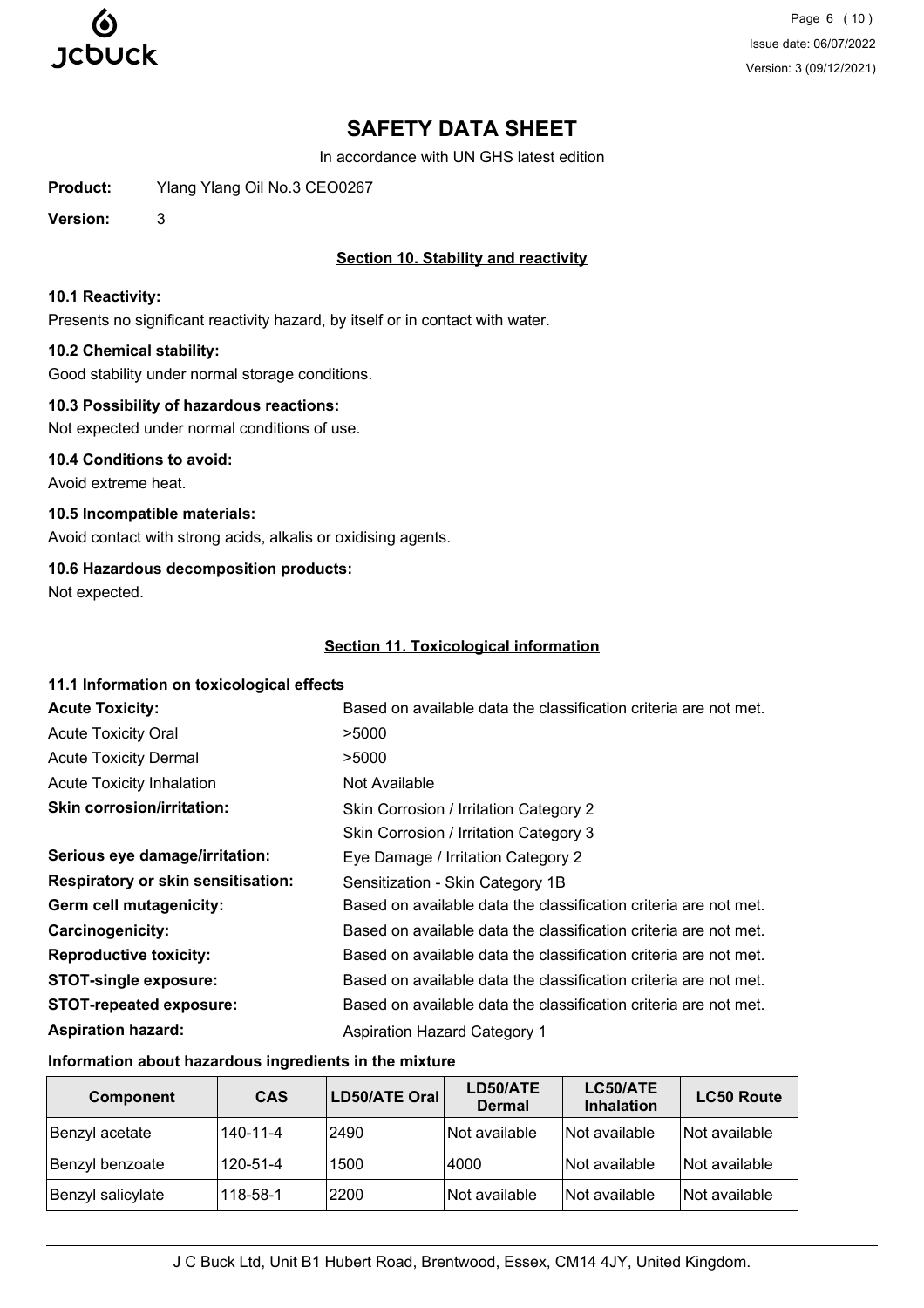

# **SAFETY DATA SHEET**

In accordance with UN GHS latest edition

**Product:** Ylang Ylang Oil No.3 CEO0267

## **Version:** 3

| Eugenol           | 97-53-0  | 2500 | Not available | Not available | Not available  |
|-------------------|----------|------|---------------|---------------|----------------|
| <b>Geraniol</b>   | 106-24-1 | 3600 | Not available | Not available | Not available  |
| <b>Isoeugenol</b> | 97-54-1  | 500  | 1912          | 1.5           | Dust/mist mg/l |
| Linalool          | 78-70-6  | 2790 | Not available | Not available | Not available  |
| alpha-Pinene      | 80-56-8  | 500  | Not available | Not available | Not available  |

Refer to Sections 2 and 3 for additional information.

## **Section 12. Ecological information**

#### **12.1 Toxicity:**

Harmful to aquatic life with long lasting effects.

| 12.2 Persistence and degradability: | Not available |
|-------------------------------------|---------------|
| 12.3 Bioaccumulative potential:     | Not available |
| 12.4 Mobility in soil:              | Not available |
| 12.5 Other adverse effects:         | Not available |

## **Section 13. Disposal considerations**

## **13.1 Waste treatment methods:**

Dispose of in accordance with local regulations. Avoid disposing into drainage systems and into the environment. Empty containers should be taken to an approved waste handling site for recycling or disposal.

## **Section 14. Transport information**

|                                       | <b>14.1 UN</b><br>number: | 14.2 UN Proper Shipping Name: | 14.3<br><b>Transport</b><br>hazard<br>class(es): | <b>Sub Risk:</b> | 14.4 Packing<br>Group:   |
|---------------------------------------|---------------------------|-------------------------------|--------------------------------------------------|------------------|--------------------------|
| <b>UN Model</b><br><b>Regulations</b> | None                      | -                             |                                                  |                  | $\overline{\phantom{0}}$ |
| <b>IMDG</b>                           | None                      | $\overline{\phantom{a}}$      |                                                  |                  | ۰                        |
| ADR, RID, ADN                         | None                      | $\overline{\phantom{a}}$      |                                                  |                  | $\overline{\phantom{0}}$ |
| <b>ICAO TI</b>                        | None                      | -                             |                                                  |                  | $\overline{\phantom{0}}$ |

**14.5 Environmental hazards:** Not environmentally hazardous for transport

**14.6 Special precautions for user:** None additional

**14.7 Transport in bulk according to Annex II of MARPOL73/78 and the IBC Code:** Not classified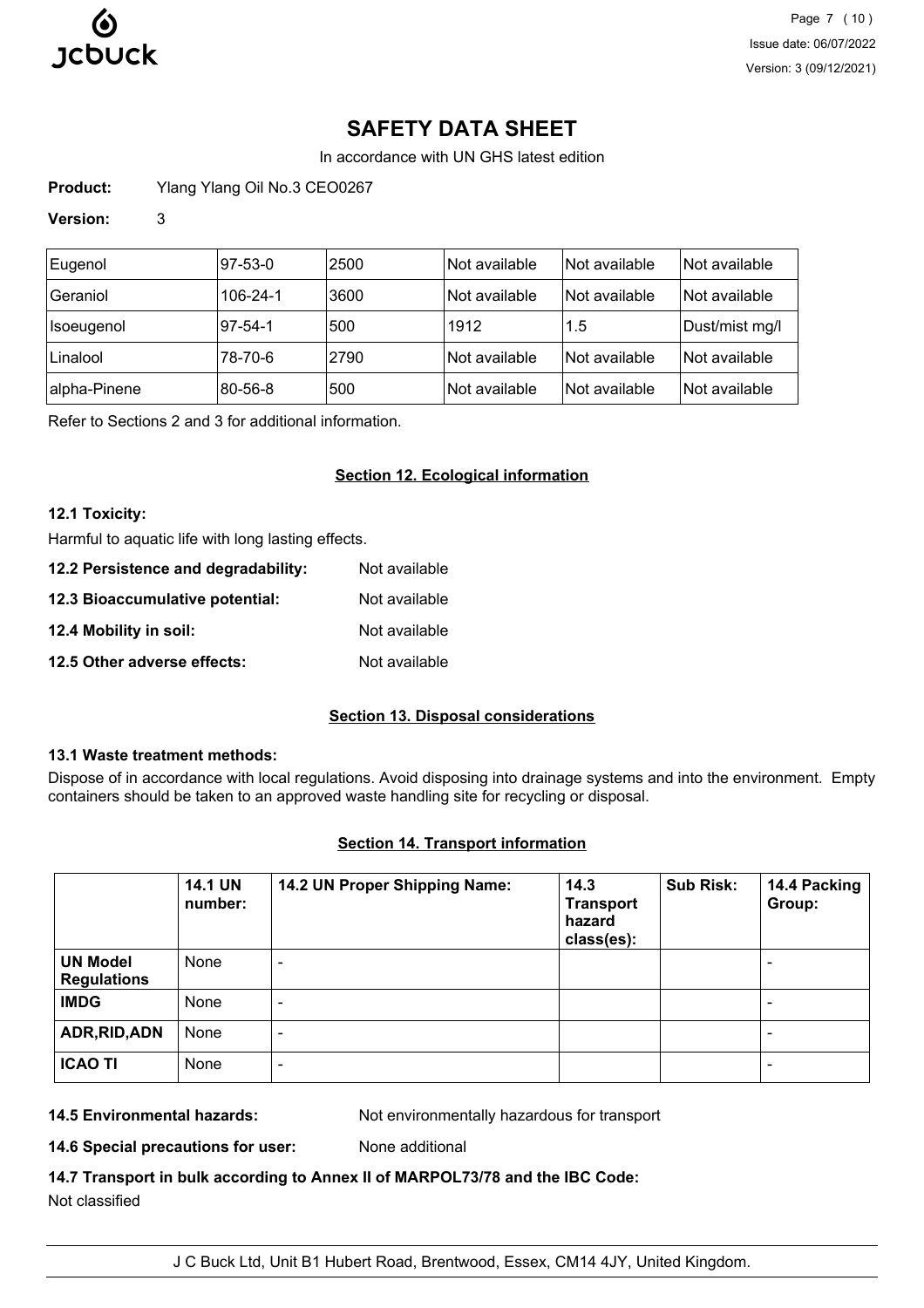

Page 8 (10) Issue date: 06/07/2022 Version: 3 (09/12/2021)

# **SAFETY DATA SHEET**

In accordance with UN GHS latest edition

**Product:** Ylang Ylang Oil No.3 CEO0267

**Version:** 3

#### **Section 15. Regulatory information**

None additional

## **Section 16. Other information**

| <b>Concentration % Limits:</b>  | EH A2=19.53% EH A3=1.94% EH C3=11.57% EH C4=53.19% SCI 2=47.<br>62% SCL 3=4.74% EDL 2A=40.00% SS 1=5.00% AH 1=47.62% EDL 2=50.<br>$00\%$ |
|---------------------------------|------------------------------------------------------------------------------------------------------------------------------------------|
| <b>Total Fractional Values:</b> | EH A2=5.12 EH A3=51.44 EH C3=8.64 EH C4=1.88 SCI 2=2.10 SCI 3=21.<br>10 EDI 2A=2.50 SS 1=20.00 AH 1=2.10 EDI 2=2.00                      |

## **Key to revisions:**

GHS Workplace Exposure Limits

Hazardous Ingredients declard in a GHS Product Identifier Information about hazardous ingredients in the mixture

#### **Key to abbreviations:**

| <b>Abbreviation</b> | <b>Meaning</b>                                                     |
|---------------------|--------------------------------------------------------------------|
| Acute Tox. 4        | Acute Toxicity - Oral Category 4                                   |
| Acute Tox. 4        | Acute Toxicity - Dermal Category 4                                 |
| Acute Tox, 4        | Acute Toxicity - Inhalation Category 4                             |
| Acute Tox. 5        | Acute Toxicity - Dermal Category 5                                 |
| Acute Tox. 5        | Acute Toxicity - Oral Category 5                                   |
| Aquatic Acute 1     | Hazardous to the Aquatic Environment - Acute Hazard Category 1     |
| Aquatic Acute 2     | Hazardous to the Aquatic Environment - Acute Hazard Category 2     |
| Aquatic Acute 3     | Hazardous to the Aquatic Environment - Acute Hazard Category 3     |
| Aquatic Chronic 1   | Hazardous to the Aquatic Environment - Long-term Hazard Category 1 |
| Aquatic Chronic 2   | Hazardous to the Aquatic Environment - Long-term Hazard Category 2 |
| Aquatic Chronic 3   | Hazardous to the Aquatic Environment - Long-term Hazard Category 3 |
| Aquatic Chronic 4   | Hazardous to the Aquatic Environment - Long-term Hazard Category 4 |
| Asp. Tox 1          | <b>Aspiration Hazard Category 1</b>                                |
| Eye Dam. 1          | Eye Damage / Irritation Category 1                                 |
| Eye Irrit. 2A       | Eye Damage / Irritation Category 2A                                |
| Eye Irrit. 2B       | Eye Damage / Irritation Category 2B                                |
| Flam. Liq. 3        | Flammable Liquid, Hazard Category 3                                |
| Flam. Liq. 4        | Flammable Liquid, Hazard Category 4                                |
| H226                | Flammable liquid and vapour.                                       |
| H <sub>227</sub>    | Combustible liquid.                                                |
| H302                | Harmful if swallowed.                                              |
| H303                | May be harmful if swallowed.                                       |
| H304                | May be fatal if swallowed and enters airways.                      |
| H312                | Harmful in contact with skin.                                      |
| H313                | May be harmful in contact with skin.                               |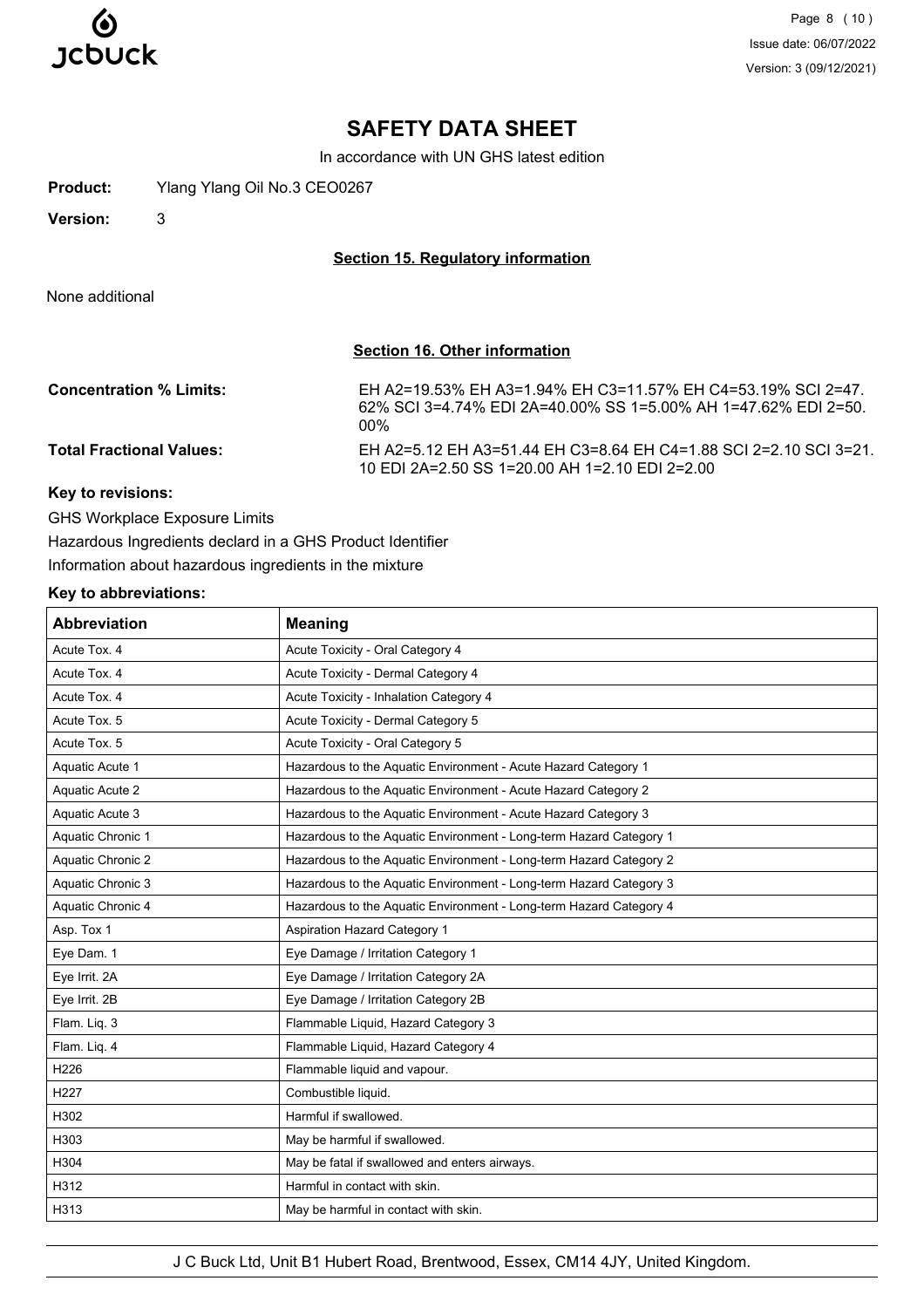

Page 9 (10) Issue date: 06/07/2022 Version: 3 (09/12/2021)

# **SAFETY DATA SHEET**

In accordance with UN GHS latest edition

Product: Ylang Ylang Oil No.3 CEO0267

#### **Version:** 3

| H315         | Causes skin irritation.                                                                                                             |
|--------------|-------------------------------------------------------------------------------------------------------------------------------------|
| H316         | Causes mild skin irritation.                                                                                                        |
| H317         | May cause an allergic skin reaction.                                                                                                |
| H318         | Causes serious eye damage.                                                                                                          |
| H319         | Causes serious eye irritation.                                                                                                      |
| H320         | Causes eye irritation.                                                                                                              |
| H332         | Harmful if inhaled.                                                                                                                 |
| H335         | May cause respiratory irritation.                                                                                                   |
| H400         | Very toxic to aquatic life.                                                                                                         |
| H401         | Toxic to aquatic life.                                                                                                              |
| H402         | Harmful to aquatic life.                                                                                                            |
| H410         | Very toxic to aquatic life with long lasting effects.                                                                               |
| H411         | Toxic to aquatic life with long lasting effects.                                                                                    |
| H412         | Harmful to aquatic life with long lasting effects.                                                                                  |
| H413         | May cause long lasting harmful effects to aquatic life.                                                                             |
| P210         | Keep away from heat, sparks, open flames and hot surfaces. - No smoking.                                                            |
| P233         | Keep container tightly closed.                                                                                                      |
| P240         | Ground/bond container and receiving equipment.                                                                                      |
| P241         | Use explosion-proof electrical, ventilating and lighting equipment.                                                                 |
| P242         | Use only non-sparking tools.                                                                                                        |
| P243         | Take precautionary measures against static discharge.                                                                               |
| P261         | Avoid breathing vapour or dust.                                                                                                     |
| P264         | Wash hands and other contacted skin thoroughly after handling.                                                                      |
| P270         | Do not eat, drink or smoke when using this product.                                                                                 |
| P271         | Use only outdoors or in a well-ventilated area.                                                                                     |
| P272         | Contaminated work clothing should not be allowed out of the workplace.                                                              |
| P273         | Avoid release to the environment.                                                                                                   |
| P280         | Wear protective gloves/eye protection/face protection.                                                                              |
| P301/310     | IF SWALLOWED: Immediately call a POISON CENTER or doctor/physician.                                                                 |
| P301/312     | IF SWALLOWED: call a POISON CENTER or doctor/physician if you feel unwell.                                                          |
| P302/352     | IF ON SKIN: Wash with plenty of soap and water.                                                                                     |
| P303/361/353 | IF ON SKIN (or hair): Remove/take off immediately all contaminated clothing. Rinse skin with water/shower.                          |
| P304/340     | IF INHALED: Remove victim to fresh air and keep at rest in a position comfortable for breathing.                                    |
| P305/351/338 | IF IN EYES: Rinse cautiously with water for several minutes. Remove contact lenses, if present and easy to<br>do. Continue rinsing. |
| P310         | Immediately call a POISON CENTER or doctor/physician.                                                                               |
| P312         | Call a POISON CENTRE or doctor/physician if you feel unwell.                                                                        |
| P330         | Rinse mouth.                                                                                                                        |
| P331         | Do not induce vomiting.                                                                                                             |
| P333/313     | If skin irritation or rash occurs: Get medical advice/attention.                                                                    |
| P337/313     | If eye irritation persists: Get medical advice/attention.                                                                           |
| P362         | Take off contaminated clothing and wash before reuse.                                                                               |